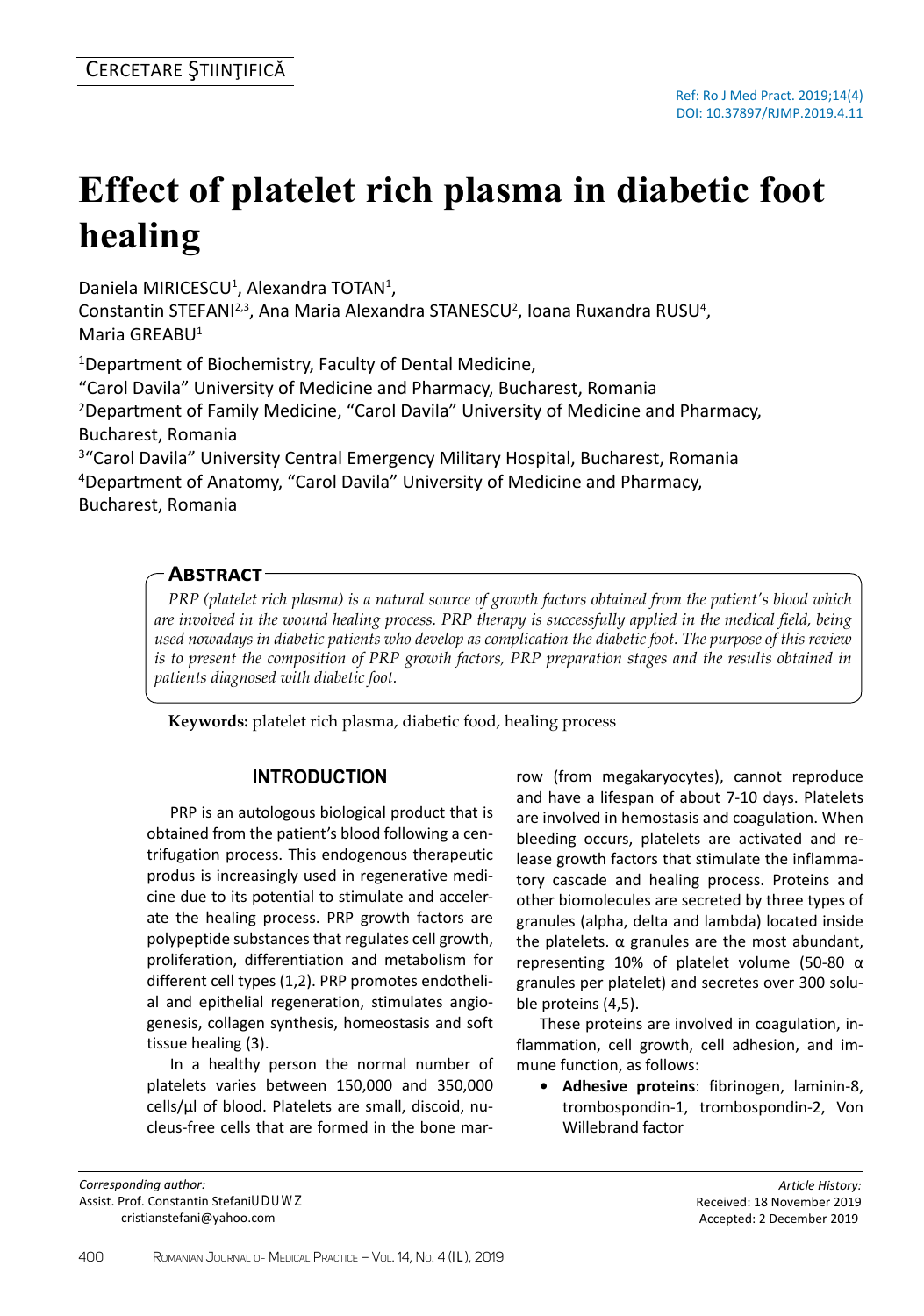- **• Growth factors:** platelet-derived growth factor (PDGF), epidermal growth factor (EGF), fibroblastic growth factor (FGF), insulin-like growth factor (IGF), endothelial vascular growth factor (VEGF), transforming growth factor (TGF-β), keratinocyte growth factor (KGF)
- **Angiogenic factors:** VEGF, FGF, TGF-β
- **Chemokines**: IL-8, MIP-1α (macrophage inflammatory proteins-1α), MIP-2, MCP-1 (monocyte chemoattractant protein-1)
- **Clotting factors and their inhibitors:** factor V, antithrombin, factor IX, factor S, protease nexin-1, protease nexin-2
- **Integral membrane proteins:** integrins, immunoglobulin family receptors, platelet endothelial cell adhesion molecules
- **Immune mediators:** IgG, complement C3 and C4 precursors, factor D, factor H, C1 inhibitor (4,6).

Delta granules contain biomolecules that stimulate the coagulation process (calcium, magnesium, adenosine) but also bioactive amines, such as serotin and histamine (6). Lambda granules contain enzymes for the degradation of proteins, lipids and carbohydrates, being involved in the removal of damaged tissue fragments and infectious agents. PRP contains growth factors released from platelet α granules (7-10).

### **Stages of wound healing**

The wound healing process is a dynamic one and includes the following phases:

- hemostasis
- inflammatory response
- cell proliferation, reepithelialization, granulation and angiogenesis
- matrix remodeling and scar formation

Immediately after skin injury, platelets are stimulated to aggregate themselves to form the fibrin clot and recruitment of different cell types. Growth factors, cytokines and other hemostasis-specific factors are activated during the first phage. The inflammatory stage is characterized by the release of histamine, serotonin, bioactive factors that lead to the arrival of inflammatory cells at the site of injury such as neutrophils, leukocytes and macrophages. Neutrophils with the help of macrophages are involved in the prevention of bacterial infections and activates keratinocytes, fibroblasts and immune cells. At the end of the inflammatory phase, the macrophages release growth factors that will be involved in the third stage of wound healing. Extracellular matrix remodeling is a complex process that includes the

participation of cytokines, growth factors, which promote cell migration, epithelialization, adhesion and wound contraction (11).

## **The role of growth factors in the wound healing process**

Currently, PDGF is approved in USA by the FDA (Food and Drug Adminstration) and European Authority for clinical applications in patients. Is one of the first growth factors that are secreted after injury, promoting many metabolic processes such as collagen and protein synthesis, chemotaxis of fibroblasts and smooth muscle cells, as well as collagenase activity (9,12). PDGF present angiogenic effects promoting the proliferation and migration of endothelial cells.

It can stimulate the production of TGF-β which initiates the synthesis of coalgen, but also the production of IGF (9,12). PDGF present strong chemotactic effects on neutrophils, monocytes, smooth muscle cells, promoting mitosis of fibrobalts, smooth muscle cells and endothelial cells. This growth factor stimulates the process of angiogenesis, wound contraction, granulation tissue formation and finally wound remodeling. PDGF is secreted in the proliferative stage of wound healing. In addition to platelets, macrophages, keratinocytes, endothelial cells and muscle cells can secrete PDGF (9-12).

EGF is involved in the epithelialization phase of wound healing, being synthesized by platelets, fibroblasts, macrophages and mesenchymal stem cells. Plays a vital role in proliferation, differentiation, growth and migration of epithelial and keratinocyte cells (13,14).

 Macrophages, endothelial cells, fibroblasts, T lymphocytes and mast cells secrete FGF, being involved in the proliferative phase of wound healing ( in re-epithelialization, angiogenesis) (15). It stimulates fibroblast proliferation, collagen accumulation and accelerates the formation of the granulation tissue (16). IGF is implicated in the proliferative and inflammatory phase of wound healing, being secreted by fibroblasts on which it exerts autocrine effects. IGF in combination with PDGF promotes keratinocyte maturation, enhancing tissue repair (17,18).

VEGF is secreted by platelets, fibroblasts, macrophages and keratinocytes, is active in the proliferative phase of wound healing. VEGF present paracrine effects on endothelial cells, is the main growth factor promoting granulation tissue angiogenesis (19, 20).

TGF-β growth factors family, includes 3 isoforms: TGF-β1,TGF-β2 and TGF-β3 which are in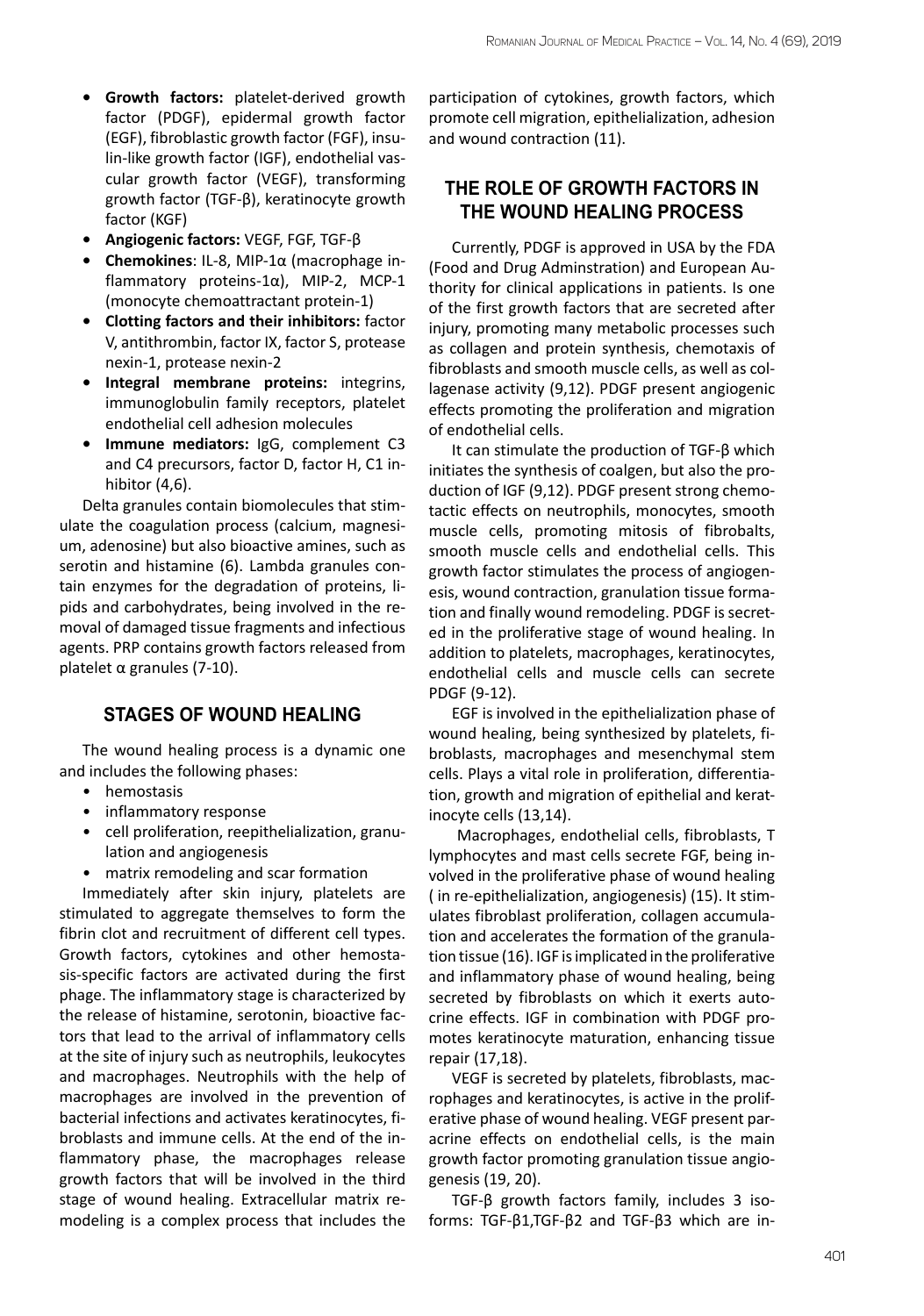volved in different stages of wound healing. Are secreted by platelets, macrophages, T lymphocytes, endothelial cells, fibroblasts, muscle cells and keratinocytes. TGF-β1 and TGF-β2 are present in the inflammatory phase, TGF-β3 is active in the remodeling phase of the wound healing process (21,22). TGF- $\beta$ 3 is involved in the angiogenesis process, and the first 2 isoforms in fibrosis and scarring. These growth factors promote differentiation of myoblasts and fibroblasts, extracellular matrix formation, wound contraction and finally wound healing (23). KGF is present in the epithelialization of the healing process, inducing keratinocyte proliferation and migration (16,17).

#### **PRP production**

Currently, there are many different commercial products, capable of obtaining PRP from the patient's blood usually through two centrifugation processes. After the first centrifuge, the red blood cells will be separated from the plasma and will be found in the bottom of the centrifuge container. Above the erythrocytes layer, buffy coat of white blood cells is formed, platelets will have the highest concentration in plasma just above the buffy coat (24,25).

#### **PRP preparation stages**

- **Blood collection:** around 30 ml of venous blood is collected into tubes containing sodium citrate anticoagulant to prevent platelet activation
- **First stage of centrifugation**: the blood is first centrifuged with reduced forces (soft rotation from 200 g to 600 g): three layers are separated: the upper layer containing platelets and white blood cells called platelet-poor plasma (PPP); an intermediate thin layer rich in white blood cells; and the bottom layer containing most of the red blood cells
- **Second stage of centrifugation**: takes place at a higher speed (hard rotation from 700 g to 2,300 g) to concentrate platelets: soft pellets (erythrocytes-platelets) are obtained at the bottom of the tube; the lower one-third of the tube which contains around 5 mL of plasma is homogenised by gently shaking to create PRP (26).

## **PRP therapy and diabetic foot treatment**

Diabetes is a global health problem, both in developing and developed countries, considering that by 2030 there will be 366 million diabetic patients. One of the most serious complications of diabetes is the diabetic foot, most often leading to foot amputation (27, 28).

To test PRP effects on diabetic subjects, many studies were performed on laboratory diabetic animals. Clinical and experimental studies in animals or humans have reported that VEGF accelerates wound healing by increasing epithelialization, angiogenesis and granulation tissue formation (29- 31).

Nashwa Fathy El-Tahawy et al. conducted a study on diabetic male albino rats. The purpose of the study was to test PRP effects on the endocrine pancreas. PRP injections were administrated twice a week for 3 weeks in a dose of 0.5 mg / kg. The results of the study showed the regeneration of pancreatic islets of the albino rats in response to PRP therapy (32). Navid Hosseini Mansoub et al. tested the effect of PRP therapy on burn diabetic rats. The results of the study confirm the beneficial effects of PRP therapy by healing burn injuries (33).

Babei V et al. conducted a clinical trial between 2011 and 2014, which included 150 patients with diabetic foot, who received PRP therapy. Diabetic foot was completely healed after 8.8 weeks and after 8 months of PRP treatment, none of the wounds reopened (34).

A prospective study conducted by Singh SP et al. between 2013 and 2015, which included 29 patients with diabetic foot, who received PRP therapy, reported complete healing of diabetic patients after 36.7  $\pm$  3 days compared with 60.6  $\pm$  3.7 days in the control group. No side effects have been reported due to PRP therapy (35).

By 2018, around eleven clinical trials have been performed in patients with diabetic foot to test PRP therapy. All eleven studies reported diabetic foot healing without side effects after PRP administration. The healing period reported by these clinical trials was between 7.8  $\pm$  2.7 and 8.3  $\pm$  3.7 weeks (36).

## **Conclusions**

PPR can be regarded as a cocktail of growth factors that are involved in different stages of the healing process, with positive results in the medical field. The incidence of diabetes has increased alarmingly in the population worldwide, which present many complications. PRP therapy for diabetes mellitus started first on laboratory animals, and then extended to diabetic patients.

All clinical studies performed still new on diabetic foot patients following PRP therapy reported